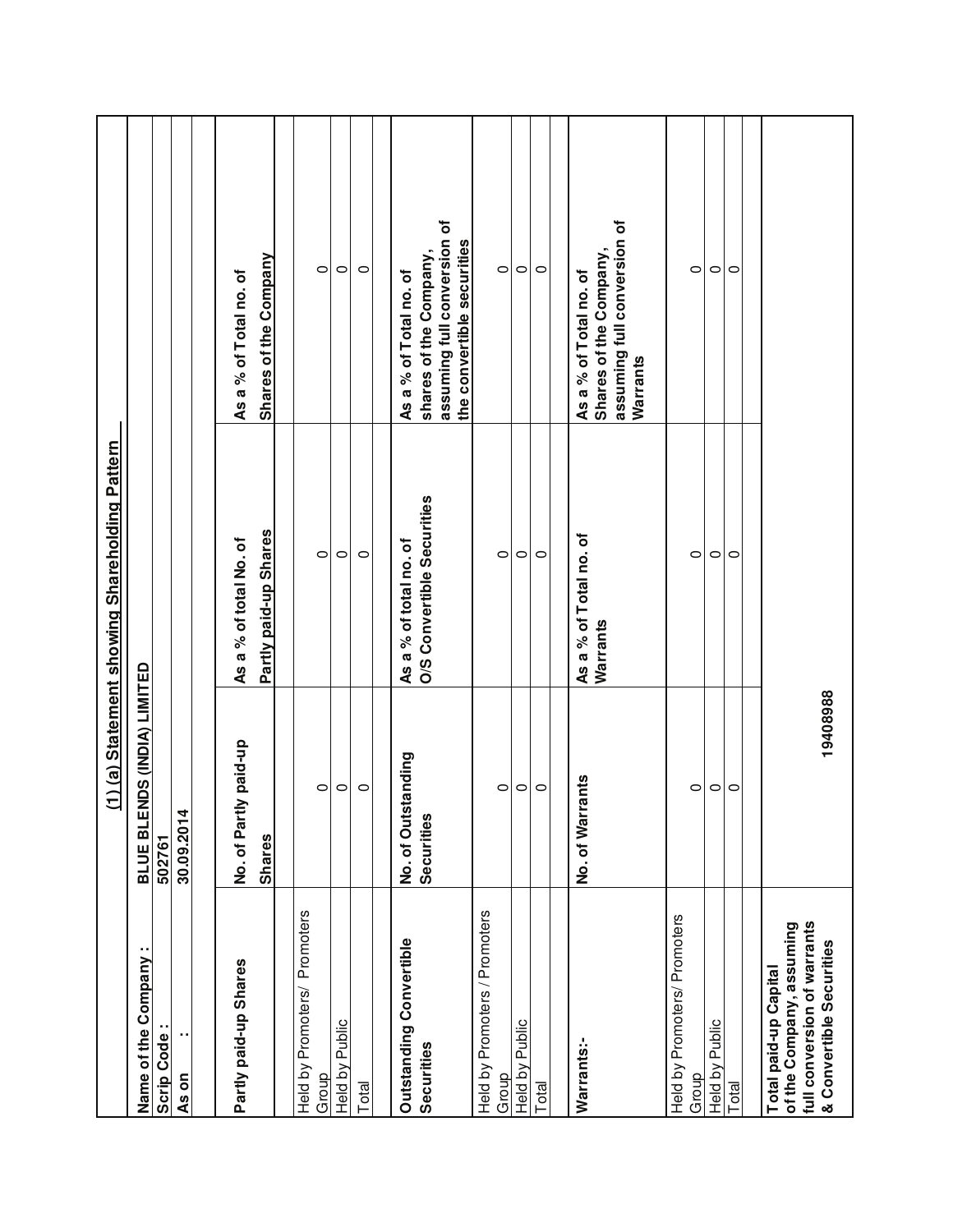|                        |                                                   | "(1)(a)Statement Showing    |                                 | Shareholding Pattern"    |                    |                                         |                     |                             |
|------------------------|---------------------------------------------------|-----------------------------|---------------------------------|--------------------------|--------------------|-----------------------------------------|---------------------|-----------------------------|
|                        | Name of the Company:                              | BLUE BLENDS (INDIA) LIMITED |                                 |                          |                    |                                         |                     |                             |
|                        | <b>Scrip Code</b>                                 | 502761                      |                                 |                          | As on              | 30.09.2014                              |                     |                             |
|                        |                                                   |                             |                                 |                          |                    |                                         |                     |                             |
|                        |                                                   |                             |                                 |                          |                    |                                         |                     |                             |
| Category               | Category of                                       | Number of                   | Total                           | Number of shares held in |                    | Total shareholding as a                 |                     | Shares pledged or otherwise |
| code                   | Shareholder                                       | Shareholders                | of shares<br>number             | dematerialized form      |                    | percentage of total number of<br>shares |                     | encumbered                  |
|                        |                                                   |                             |                                 |                          | percentage<br>As a | As a percentage<br>of $(A+B+C)$         | Number of<br>shares | As a percentage             |
|                        |                                                   |                             |                                 |                          | $of(A+B)^T$        |                                         |                     |                             |
| €                      | €                                                 | €                           | $\widehat{\boldsymbol{\Sigma}}$ | ε                        | ξ                  | (IIX)                                   | <b>E</b>            | $(1)$ $(2)$ $-1$ $(2)$ $-1$ |
| €                      | Shareholding of Promoter                          |                             |                                 |                          |                    |                                         |                     |                             |
|                        | and Promoter Group <sup>2</sup>                   |                             |                                 |                          |                    |                                         |                     |                             |
| $\blacksquare$         | Indian                                            |                             |                                 |                          |                    |                                         |                     |                             |
| @                      | Individuals/Hindu Undivided                       |                             |                                 |                          |                    |                                         |                     |                             |
|                        | Family                                            | 4                           | 12151921                        | 5151921                  | 62.61              | 62.61                                   | 10000000            | 82.29                       |
| $\widehat{\mathbf{e}}$ | Central Government/ State                         |                             |                                 |                          |                    |                                         |                     |                             |
|                        | Government(s)                                     | $\circ$                     | $\circ$                         | $\circ$                  | 0.00               | 0.00                                    | $\circ$             | 0.00                        |
| $\odot$                |                                                   | N                           | 1470600                         | 1470600                  | 7.58               | 7.58                                    | 900000              | 61.20                       |
| $\widehat{\mathbf{c}}$ | Bodies Corporate<br>Financial Institutions/ Banks | 0                           | $\circ$                         | $\circ$                  | 0.00               | 0.00                                    |                     | 0.00                        |
|                        |                                                   |                             |                                 |                          |                    |                                         | 0                   |                             |
| ම                      | Any Others (Specify)                              | 0                           | $\circ$                         | 0                        | 0.00               | 0.00                                    | 0                   | 0.00                        |
|                        |                                                   |                             |                                 |                          |                    |                                         |                     |                             |
|                        |                                                   |                             |                                 |                          |                    |                                         |                     |                             |
|                        | Sub Total(A)(1)                                   | ဖ                           | 13622521                        | 6622521                  | 70.19              | 70.19                                   | 10900000            | 80.01                       |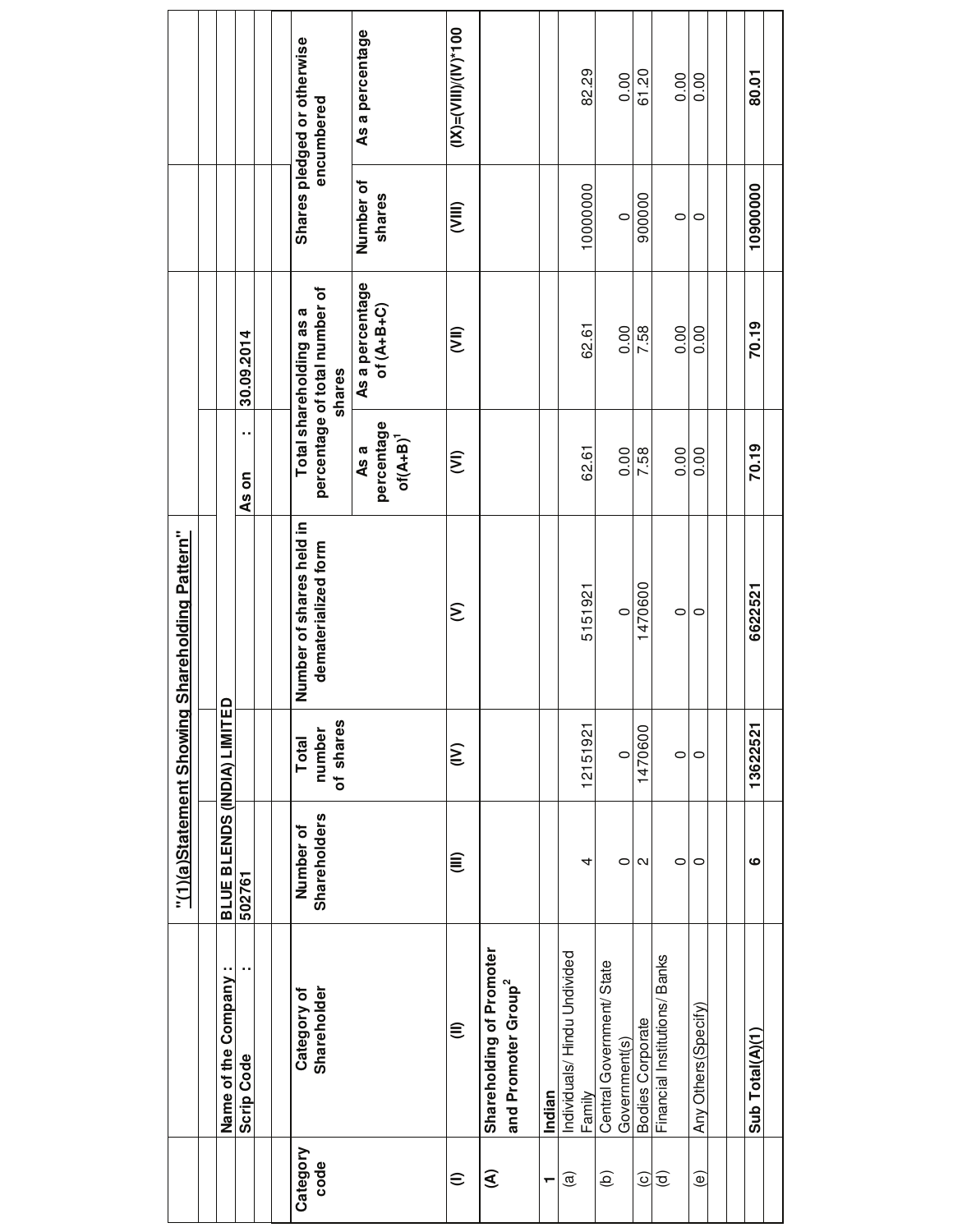| $\mathbf{\Omega}$      | Foreign                                           |                   |          |           |       |             |               |               |
|------------------------|---------------------------------------------------|-------------------|----------|-----------|-------|-------------|---------------|---------------|
| a                      | Individuals (Non-Residents<br>Individuals         |                   |          |           |       |             |               |               |
|                        | Foreign Individuals)                              | $\circ$           | $\circ$  | $\circ$   | 0.00  | 0.00        | $\circ$       | 0.00          |
| ٩                      | <b>Bodies Corporate</b>                           | $\circ$           | $\circ$  | $\circ$   | 0.00  | 0.00        | $\circ$       | 0.00          |
| O                      | Institutions                                      | 0                 | 0        | 0         | 0.00  | $rac{0}{0}$ | 0             | $rac{0}{0}$   |
| ರ                      | Any Others(Specify)                               | $\circ$           | $\circ$  | $\circ$   | 0.00  | 0.00        | $\circ$       | 0.00          |
|                        |                                                   |                   |          |           |       |             |               |               |
|                        |                                                   |                   |          |           |       |             |               |               |
|                        | Sub Total(A)(2)                                   | 0                 | 0        | $\bullet$ | 0.00  | 0.00        | $\bullet$     | 0.00          |
|                        |                                                   |                   |          |           |       |             |               |               |
|                        | Total Shareholding of                             |                   |          |           |       |             |               |               |
|                        | Promoter and Promoter<br>Group (A)= (A)(1)+(A)(2) |                   |          |           |       |             |               |               |
|                        |                                                   | ဖ                 | 13622521 | 6622521   | 70.19 | 70.19       | 10900000      | 80.01         |
|                        |                                                   |                   |          |           |       |             |               |               |
| ම                      | Public shareholding <sup>3</sup>                  |                   |          |           |       |             | $\frac{1}{2}$ | $\frac{4}{2}$ |
| ↽                      | Institutions                                      |                   |          |           |       |             |               |               |
| $\widehat{a}$          | Mutual Funds/ UTI                                 | ო                 | 30799    | $\circ$   | 0.16  | 0.16        |               |               |
| ê                      | Financial Institutions Banks                      |                   |          |           |       |             |               |               |
|                        |                                                   | 15                | 1243898  | $\circ$   | 6.41  | 6.41        |               |               |
| $\odot$                | Central Government/State                          |                   |          |           |       |             |               |               |
|                        | Government(s)                                     | $\circ$           | $\circ$  | $\circ$   | 0.00  | 0.00        |               |               |
| $\widehat{\sigma}$     | Venture Capital Funds                             | 0                 | $\circ$  | $\circ$   | 0.00  | 0.00        |               |               |
| $\widehat{\mathbf{e}}$ | Insurance Companies                               | $\mathbf{\Omega}$ | 330438   | 306188    | 1.70  | 1.70        |               |               |
| $\mathfrak{S}$         | Foreign Institutional Investors                   |                   |          |           |       |             |               |               |
|                        |                                                   | 0                 | $\circ$  | $\circ$   | 0.00  | 0.00        |               |               |
| $\widehat{\mathbf{e}}$ | Foreign Venture Capital                           |                   |          |           |       |             |               |               |
|                        | Investors                                         | 0                 | $\circ$  | 0         | 0.00  | 0.00        |               |               |
| $\widehat{\epsilon}$   | Any Other (specify)                               | $\circ$           | $\circ$  | $\circ$   | 0.00  | 0.00        |               |               |
|                        |                                                   |                   |          |           |       |             |               |               |
|                        |                                                   |                   |          |           |       |             |               |               |
|                        | $Sub-Total(B)(1)$                                 | 20                | 1605135  | 306188    | 8.27  | 8.27        | ∡<br>z        | ₹<br>≾        |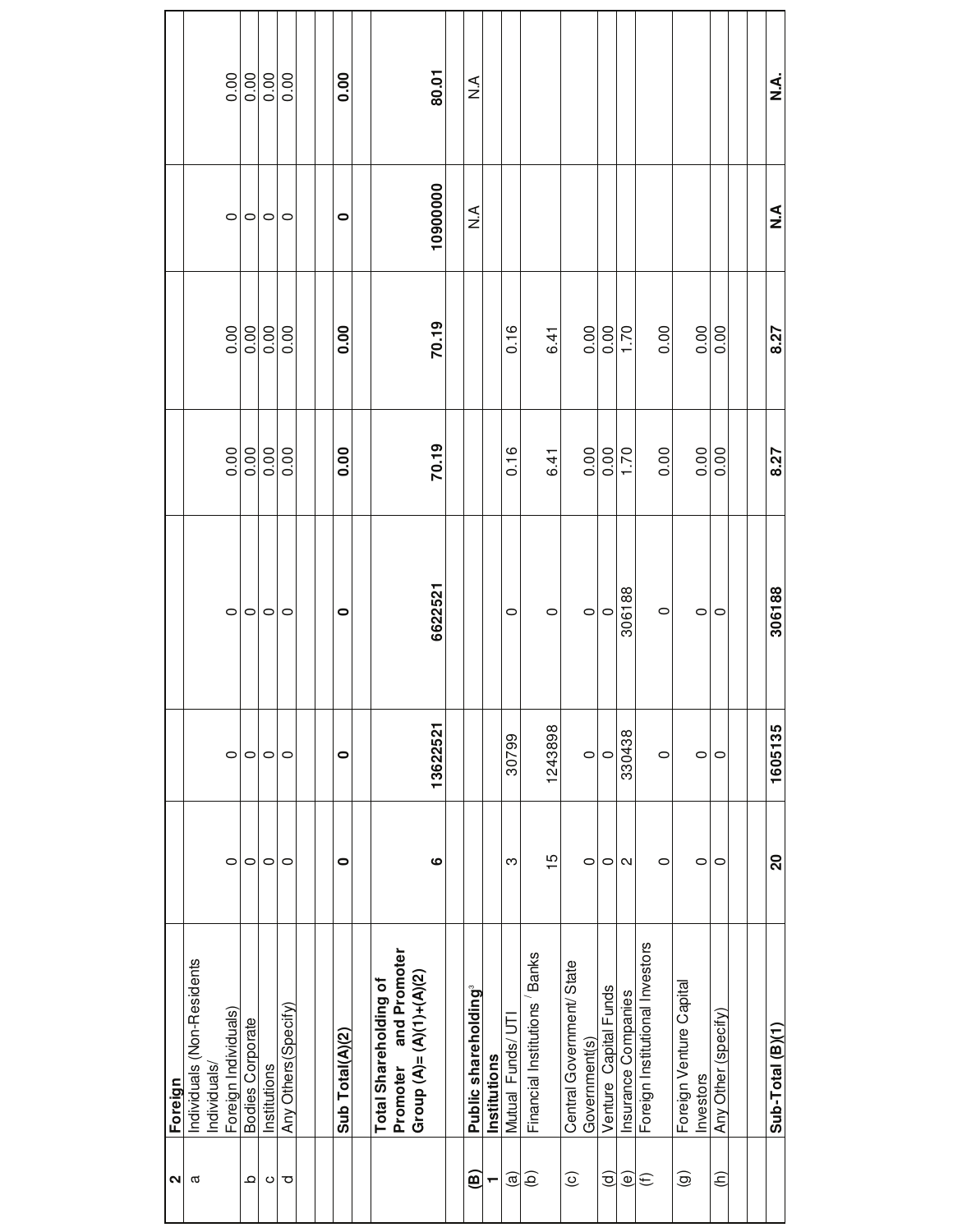| 2<br>മ                  | Non-institutions                                                            |               |           |           |        |        | ≤<br>N                         | $\frac{1}{2}$    |
|-------------------------|-----------------------------------------------------------------------------|---------------|-----------|-----------|--------|--------|--------------------------------|------------------|
| @                       | Bodies Corporate                                                            | 96            | 965481    | 269100    | 4.97   | 4.97   |                                |                  |
| $\widehat{e}$           | Individuals                                                                 |               |           |           |        |        |                                |                  |
|                         | i. Individual<br>Individuals -                                              |               |           |           |        |        |                                |                  |
|                         | shareholders holding nominal                                                |               |           |           |        |        |                                |                  |
|                         | share capital up to Rs.1 lakh                                               |               | 2514678   |           |        |        |                                |                  |
|                         |                                                                             | 17946         |           | 92400     | 12.96  | 12.96  |                                |                  |
| Ξ                       | ii. Individual shareholders                                                 |               |           |           |        |        |                                |                  |
|                         | holding nominal share capital                                               |               |           |           |        |        |                                |                  |
|                         | in excess of Rs. 1 lakh.                                                    |               |           |           |        |        |                                |                  |
|                         |                                                                             | $\frac{1}{2}$ | 684649    | 553615    | 3.53   | 3.53   |                                |                  |
| $\odot$                 | Any Other (specify)                                                         |               |           |           |        |        |                                |                  |
|                         | $\bar{\mathbf{g}}$                                                          | $\frac{1}{2}$ | 13225     | $\circ$   | 0.07   | 0.07   |                                |                  |
|                         | Trust                                                                       |               | 80        | $80$      | 0.00   | 0.00   |                                |                  |
|                         | Hindu Undivided Family                                                      | တ             | 3219      | 2454      | 0.02   | 0.02   |                                |                  |
|                         |                                                                             |               |           |           |        |        |                                |                  |
|                         |                                                                             |               |           |           |        |        |                                |                  |
|                         | Sub-Total (B)(2)                                                            | 18077         | 4181332   | 917649    | 21.54  | 21.54  | ረ<br>∠                         | نې<br>Z          |
|                         |                                                                             |               |           |           |        |        |                                |                  |
|                         | Public<br>Total                                                             |               |           |           |        |        |                                |                  |
|                         | Shareholding (B)=                                                           |               |           |           |        |        |                                |                  |
|                         | $(B)(1)+(B)(2)$                                                             | 18097         | 5786467   | 1223837   | 29.81  | 29.81  |                                |                  |
|                         |                                                                             |               |           |           |        |        |                                |                  |
|                         | $\mathsf{TOTAL}\left(\mathsf{A}\right)_{\mathsf{+}}\left(\mathsf{B}\right)$ | 18103         | 19408988  | 7846358   | 100.00 | 100.00 | نج<br>Z                        | نج<br>Z          |
|                         |                                                                             |               |           |           |        |        |                                |                  |
| $\widehat{\mathcal{Q}}$ | Shares held by Custodians                                                   |               |           |           |        |        |                                |                  |
|                         | which<br>and against                                                        |               |           |           |        |        |                                |                  |
|                         | Depository Receipts have                                                    |               |           |           |        |        |                                |                  |
|                         | been issued                                                                 |               |           |           |        |        |                                |                  |
|                         |                                                                             | $\bullet$     | $\bullet$ | $\bullet$ | 0.00   | 0.00   | $\frac{1}{2}$                  | $\frac{1}{2}$    |
| ≘                       | Promoter and Promoter                                                       |               |           |           |        |        |                                |                  |
|                         | Group                                                                       | 0             | 0         | $\bullet$ | 0.00   | 0.00   | $\stackrel{\triangle}{\simeq}$ | $\sum_{i=1}^{n}$ |
| ล                       | <b>Public</b>                                                               | $\bullet$     | $\bullet$ | $\bullet$ | 0.00   | 0.00   | $\frac{4}{2}$                  | $\frac{4}{2}$    |
|                         |                                                                             |               |           |           |        |        |                                |                  |
|                         | <b>GRAND TOTAL (A)+(B)+(C)</b>                                              | 18103         | 19408988  | 7846358   | 100.00 | 100.00 | 10900000                       | 56.16            |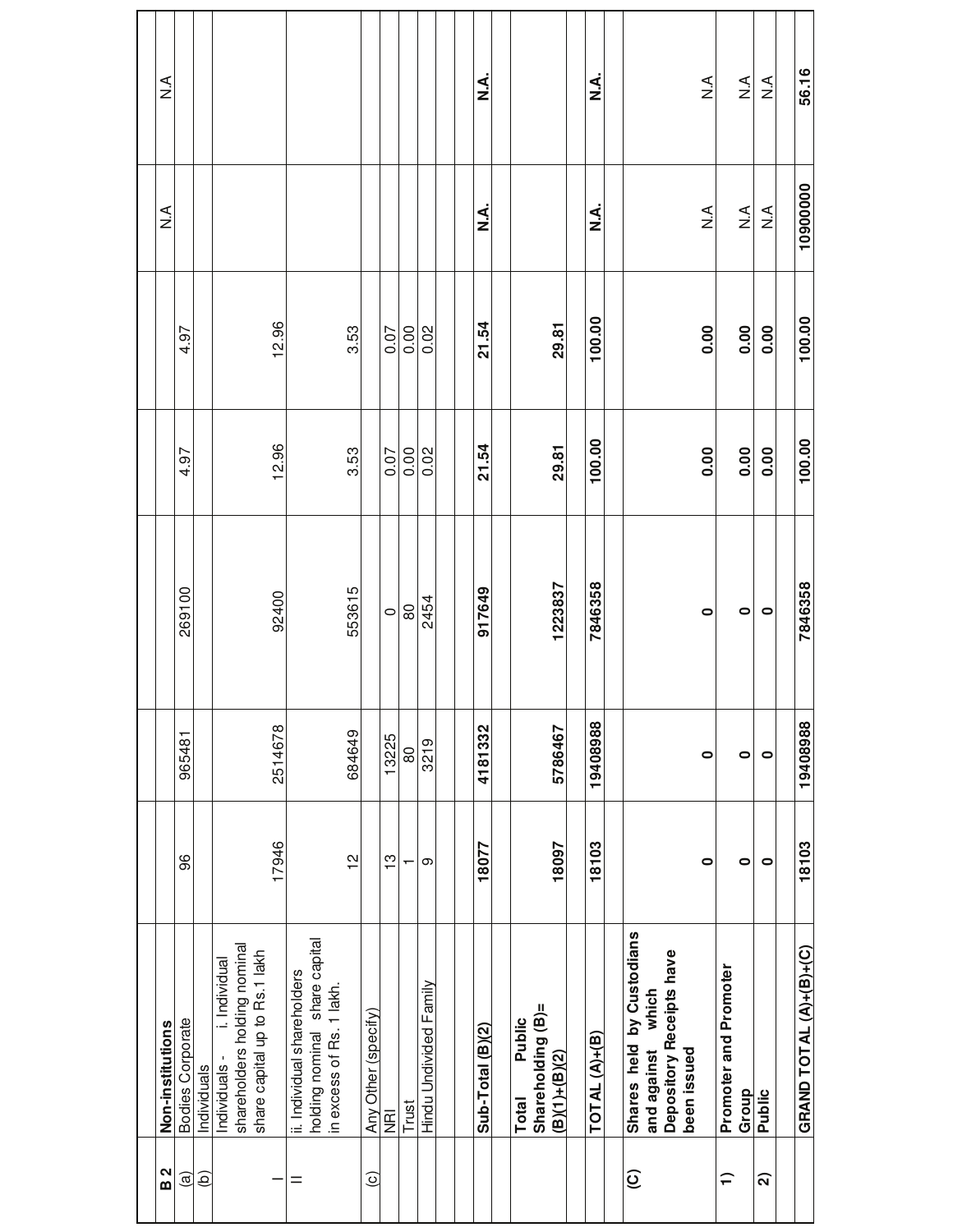| Sr.No.       | <b>Notes</b>                                                                                                                        |
|--------------|-------------------------------------------------------------------------------------------------------------------------------------|
|              | includes an aggregate of 10900000 shares, which are pledged to Financial Institutions and<br>The Promoters' shareholding<br>others. |
| $\mathsf{N}$ | Total foreign shareholding is 13225 equity shares as on 30th September, 2014.                                                       |
| က            |                                                                                                                                     |
| 4            |                                                                                                                                     |
| 5            |                                                                                                                                     |
| $\circ$      |                                                                                                                                     |
|              |                                                                                                                                     |
| $\infty$     |                                                                                                                                     |
| တ            |                                                                                                                                     |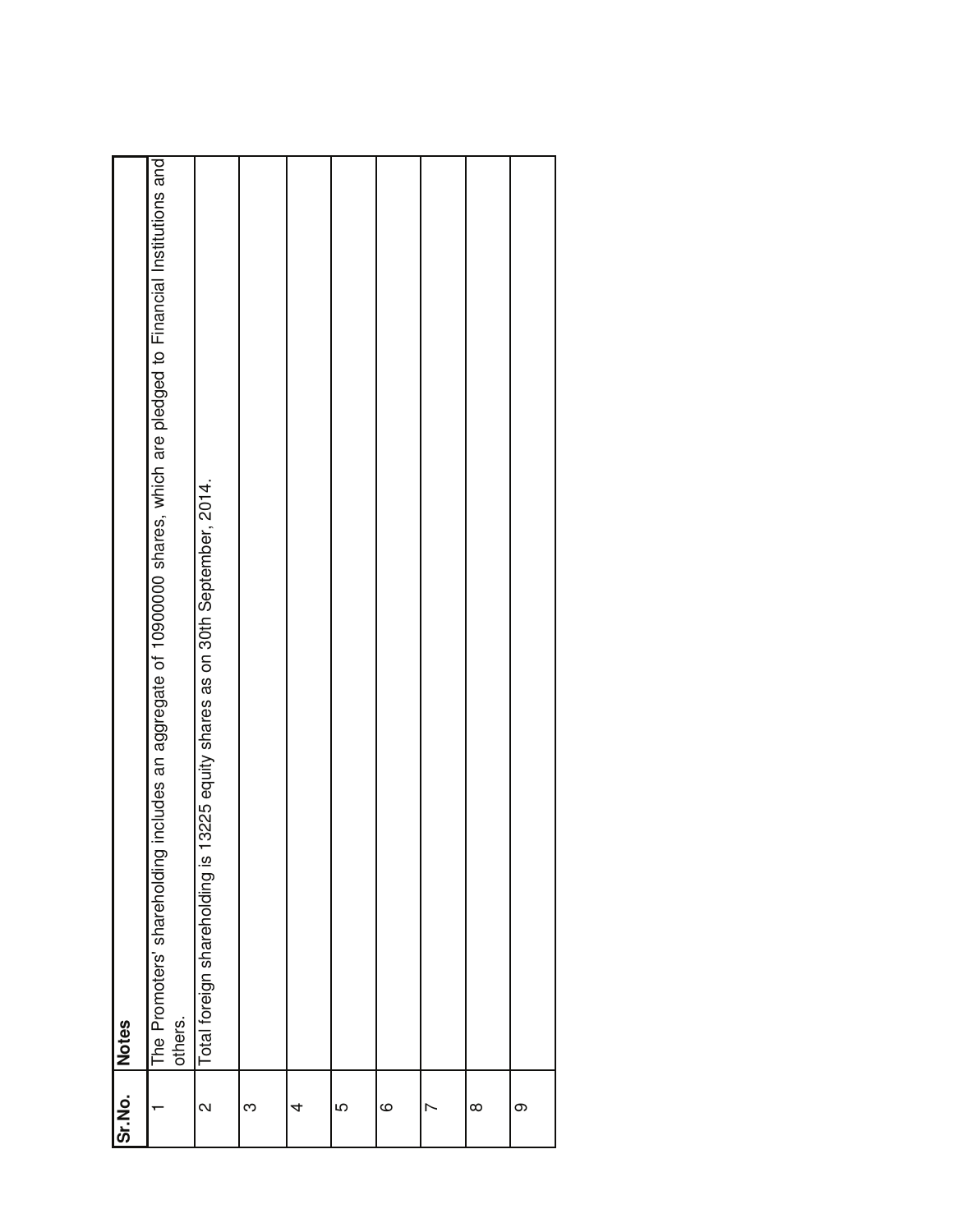|                | (I)(b) Statement showing holding of securities (including shares,warrants, convertible securities) of persons belonging to the category<br>"Promoter and Promoter Group" |          |                                                      |          |                                       |                               |                   |                           |                                   |                           |                                                |
|----------------|--------------------------------------------------------------------------------------------------------------------------------------------------------------------------|----------|------------------------------------------------------|----------|---------------------------------------|-------------------------------|-------------------|---------------------------|-----------------------------------|---------------------------|------------------------------------------------|
| Sr.No.         | Name of the Shareholder                                                                                                                                                  |          | Details of Shares held                               |          | Shares pledge or otherwise encumbered |                               |                   | Details of warrants       | Details of Convertible Securities |                           | <b>Total Shares</b>                            |
|                |                                                                                                                                                                          | held     | Number of shares As a % Grand Total<br>$(A)+(B)+(C)$ | Number   | As a Percentage                       | $(A) + (B) + (C)$ of<br>total | Number of<br>held | As a % total<br>number of | Convertible<br>Number of          | As a % total<br>number of | including underlying<br>shares assuming full   |
|                |                                                                                                                                                                          |          |                                                      |          |                                       | sub-clause(l)(a)              |                   | warrants of the           | Securities held                   | Convertible               | conversion of warrants                         |
|                |                                                                                                                                                                          |          |                                                      |          |                                       |                               |                   | same class                |                                   | Securities of the         | and convertible                                |
|                |                                                                                                                                                                          |          |                                                      |          |                                       |                               |                   |                           |                                   | same class                | securities) as a % of<br>diluted share capital |
|                |                                                                                                                                                                          |          | ξ                                                    | ε        | $(VI) = (V)/(II)$ *100                | Ĵ                             | (VIII)            | g                         | 8                                 | ≅                         | w                                              |
|                | Cressida Traders Private Limited                                                                                                                                         | 1000600  | 5.16                                                 | 900000   | 89.95                                 | 4.64                          | $\circ$           | 0.00                      |                                   | 0.00                      | 5.16                                           |
| $\sim$         | Premier Synthetics Limited                                                                                                                                               | 470000   | 2.42                                                 | $\circ$  | 0.00                                  | 0.00                          | c                 | 0.00                      |                                   | 0.00                      | 2.42                                           |
| m              | Anand Kumar Arya                                                                                                                                                         | 8421427  | 43.39                                                | 7200000  | 85.50                                 | 37.10                         | c                 | 0.00                      |                                   | 0.00                      | 43.39                                          |
| $\overline{4}$ | Anand Arya HUF                                                                                                                                                           | 29380    | 0.15                                                 | $\circ$  | 0.00                                  | 0.00                          | c                 | 0.00                      | c                                 | 0.00                      | 0.15                                           |
| မာ             | Indu Arya                                                                                                                                                                | 2301114  | 11.86                                                | 1400000  | 60.84                                 | 7.21                          | c                 | 0.00                      |                                   | 0.00                      | 11.86                                          |
| $\circ$        | Aman Arya                                                                                                                                                                | 1400000  | 7.21                                                 | 1400000  | 100.00                                | 0.00                          | $\circ$           | 0.00                      |                                   | 0.00                      | 7.21                                           |
|                |                                                                                                                                                                          |          |                                                      |          |                                       |                               |                   |                           |                                   |                           |                                                |
|                | <b>RTOT</b>                                                                                                                                                              | 13622521 | 70.19                                                | 10900000 | 80.01                                 | 56.16                         | o                 | 0.00                      |                                   | 0.00                      | 70.19                                          |
|                |                                                                                                                                                                          |          |                                                      |          |                                       |                               |                   |                           |                                   |                           |                                                |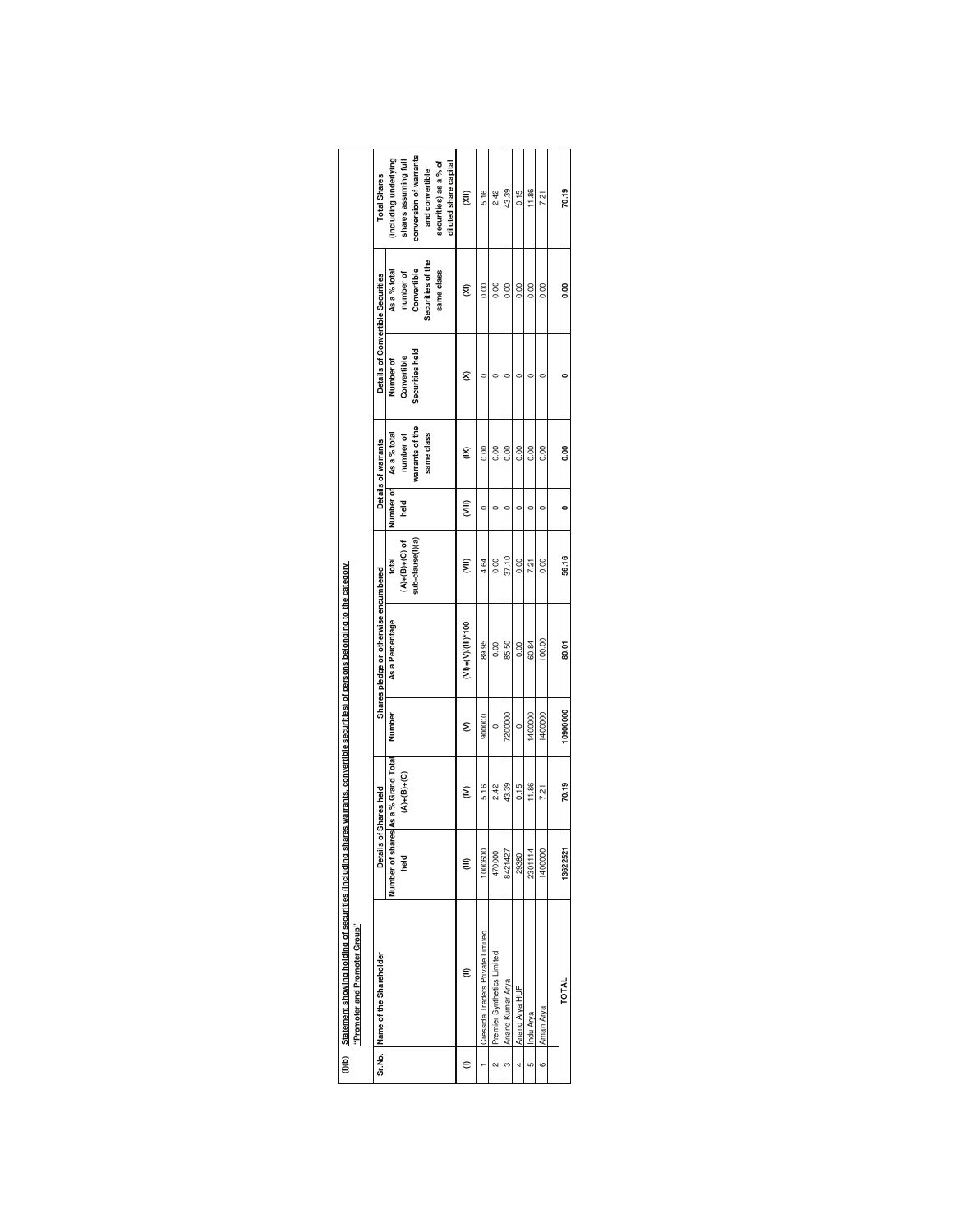|                                                                                                                                                | Total shares<br>(including         | varrants and convertible<br>securities) as a %<br>underlying shares<br>assuming full<br>conversion of | of diluted share capital | 6.36                                    | 1.58                               | 86<br>3.                         | $\frac{32}{11}$ |
|------------------------------------------------------------------------------------------------------------------------------------------------|------------------------------------|-------------------------------------------------------------------------------------------------------|--------------------------|-----------------------------------------|------------------------------------|----------------------------------|-----------------|
|                                                                                                                                                | Details of Convertible securites   | securities of the<br>% w.r.t. total<br>convertible<br>same class<br>number of                         |                          | 0.00                                    | 0.00                               | 0.00                             | $\frac{8}{10}$  |
|                                                                                                                                                |                                    | Securities held<br>Convertible<br>Number of                                                           |                          |                                         |                                    |                                  |                 |
|                                                                                                                                                | Details of Warrants                | Warrants of the<br>As a % of total<br>number of<br>same class                                         |                          | 0.00                                    | 0.00                               | 0.00                             | 0.00            |
|                                                                                                                                                |                                    | Varrants held<br>Number of                                                                            |                          |                                         |                                    |                                  |                 |
| its, convertible securities) of persons belonging to the category                                                                              | percentage of total<br>Shares as a | Statement at para<br>number of shares<br>(i.e. Grand Total<br>$(A)+(B)+(C)$<br>indicated in           | $(1)(a)$ above}          | 6.36                                    | 1.58                               | 88<br>3.                         | 11.92           |
|                                                                                                                                                | shares held<br>Number of           |                                                                                                       |                          | 1235000                                 | 306188                             | 771851                           | 2313039         |
| $b(c)(i)$ Statement showing holding of securities (including shares, warran<br>"Public" and holding more than 1% of the total number of shares | Name of the Shareholder            |                                                                                                       |                          | Edelweiss Asset Reconstruction Co. Ltd. | Ife Insurance Corporation of India | Poise Securities Private Limited | <b>RATOT</b>    |
|                                                                                                                                                | Sr.No                              |                                                                                                       |                          |                                         | $\sim$                             | $\sim$                           |                 |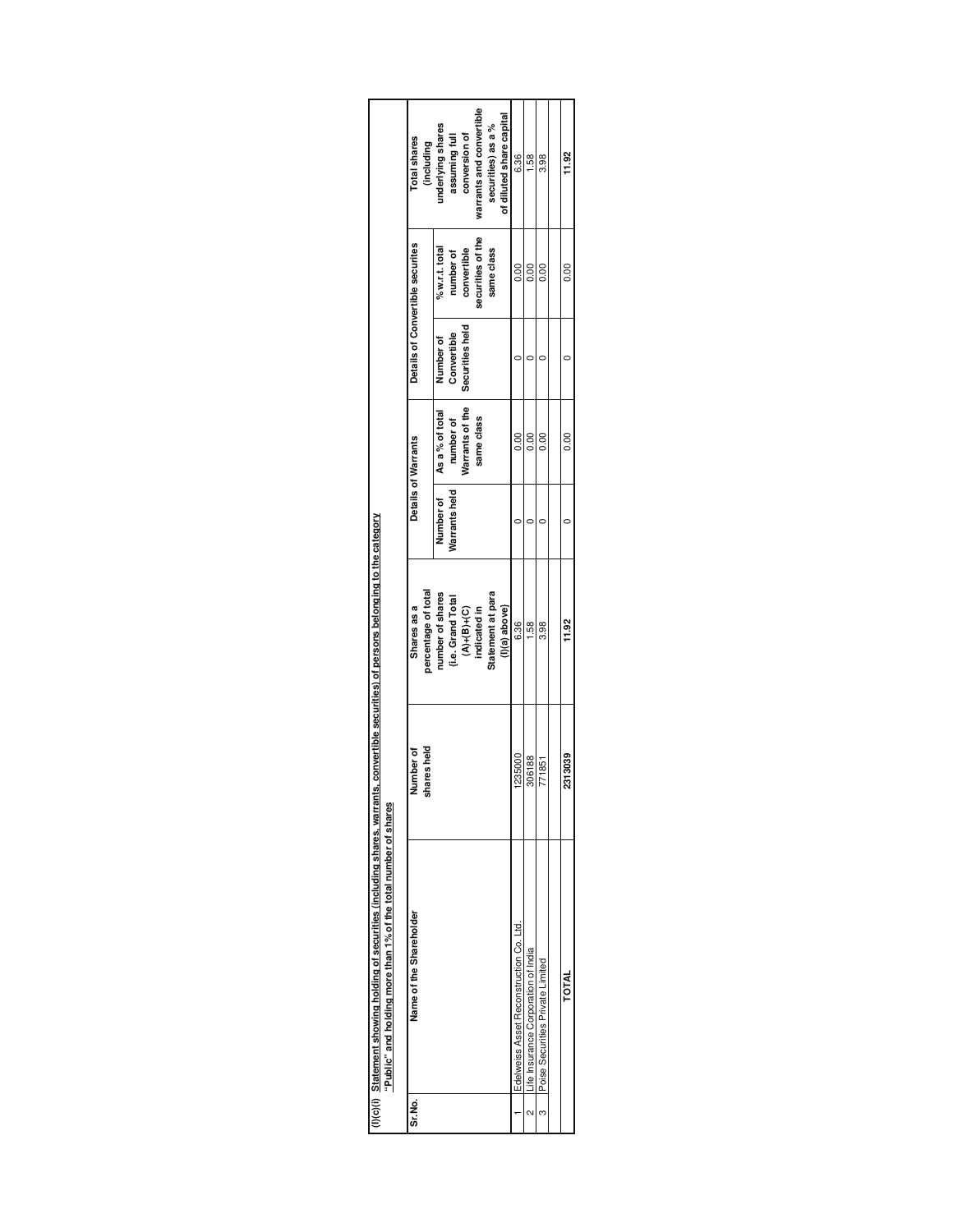| <b>Total shares</b><br>(including                | warrants and convertible<br>of diluted share capital<br>underlying shares<br>securities) as a %<br>assuming full<br>conversion of | 6.36                                    |  |  | 6.36    |  |
|--------------------------------------------------|-----------------------------------------------------------------------------------------------------------------------------------|-----------------------------------------|--|--|---------|--|
| Details of Convertible securites                 | securities of the<br>convertible<br>% w.r.t. total<br>same class<br>number of                                                     | $\frac{0}{0}$                           |  |  | ខ្លួ    |  |
|                                                  | Securities held<br>Convertible<br>Number of                                                                                       |                                         |  |  |         |  |
| Details of Warrants                              | Warrants of the<br>As a % of total<br>number of<br>same class                                                                     | 0.00                                    |  |  | 80      |  |
|                                                  | Number of<br>Warrants held                                                                                                        | $\frac{0}{0}$                           |  |  | 80      |  |
| percentage of total<br>Shares as a               | number of shares<br>Statement at para<br>(i.e. Grand Total<br>indicated in<br>$(1)(a)$ above}<br>$(A)+(B)+(C)$                    | 6.36                                    |  |  | 6.36    |  |
| shares held<br>Number of                         |                                                                                                                                   | 1235000                                 |  |  | 1235000 |  |
| Name(s) of the Shareholder(s)<br>and the Persons | Acting in Concert (PAC)<br>with them                                                                                              | Edelweiss Asset Reconstruction Co. Ltd. |  |  | TOTAL   |  |
| Sr.No.                                           |                                                                                                                                   |                                         |  |  |         |  |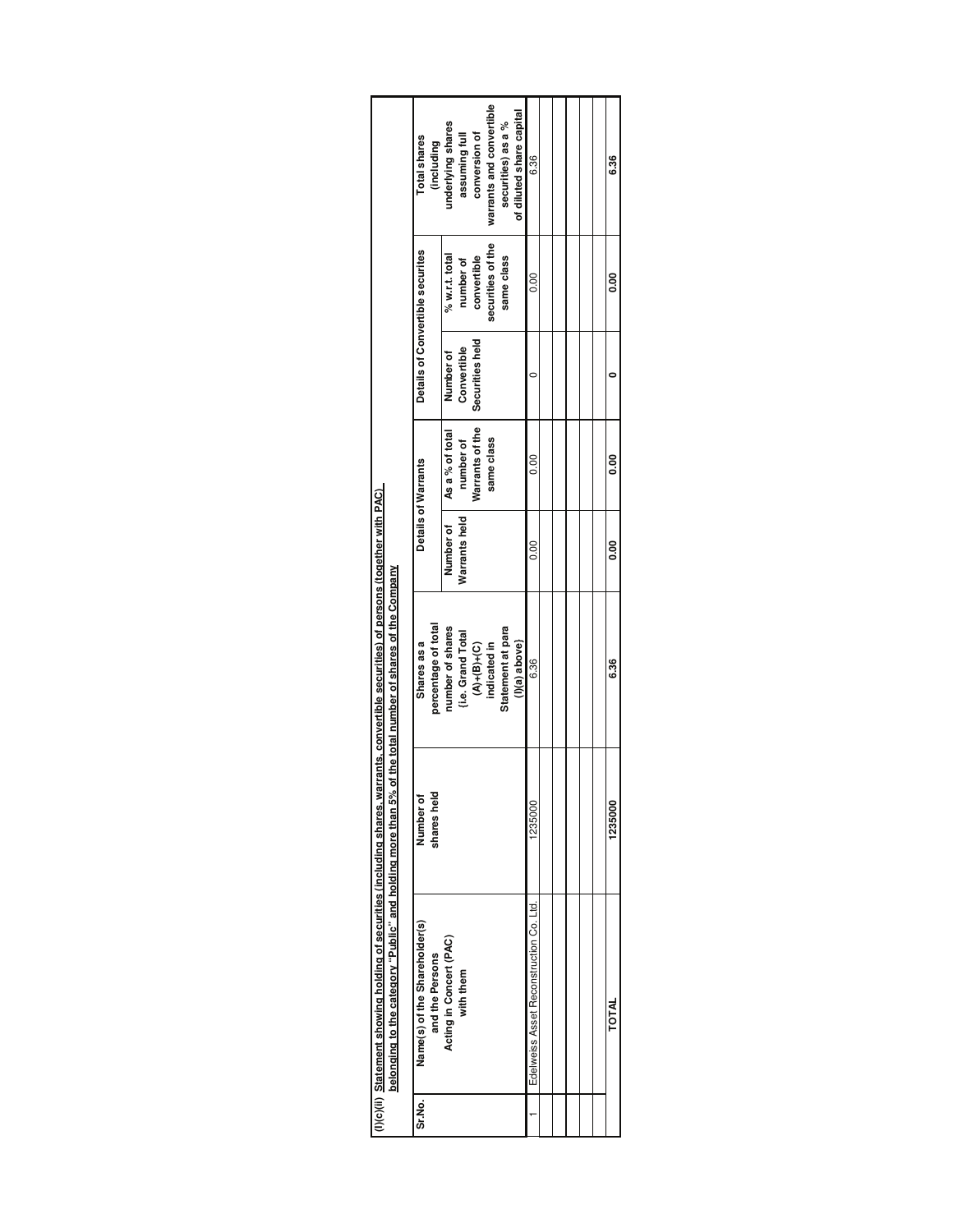| ١,<br>֧֧֧֧֧֧֧ׅ֧֧֧ׅ֧֪ׅ֧ׅ֧֧֧֧֧֧֧֛֚֚֚֚֚֚֚֚֚֚֚֚֚֚֚֚֚֚֡֡֡֡֡֡֡֡֡֡֡֡֡֬֝֬֝֬֝֓֬֓֬֜֓֝֬֝֬֜֝֬֝֬֝֬֝֬֝֬<br>֧֪֧֧֪֧֪֧֪֪֪֪֪֪֪֪֪֪֪֪֪֪֪֪֪֪֪֪֪֪֪֪֪֜<br>ï |
|--------------------------------------------------------------------------------------------------------------------------------------|
|                                                                                                                                      |
| i<br>ĺ                                                                                                                               |
| ֧֧֧֧ׅ֧֧֧֧֧֧֧֧֧֧֛֚֚֚֚֚֚֚֚֚֚֚֚֚֚֚֚֚֚֚֚֚֚֚֚֚֝֝֓֝֬֝֝֬֝֓֝֬֝֬֜֓֝֬֝֬<br>٦                                                                   |

| Number of locked-in Locked-in shares as a percentage of total<br>$(A)+(B)+(C)$ indicated in Statement at<br>number of shares {i.e., Grand Total<br>para (I)(a) above} | 0.00     |  |  |  |  |  | <b>0.00</b>  |
|-----------------------------------------------------------------------------------------------------------------------------------------------------------------------|----------|--|--|--|--|--|--------------|
| shares                                                                                                                                                                |          |  |  |  |  |  |              |
| <b>Cateory of Shareholders</b><br>(Promoters/Public)                                                                                                                  | $\equiv$ |  |  |  |  |  | $\equiv$     |
| Sr. No. Name of the shareholder                                                                                                                                       | $\equiv$ |  |  |  |  |  | <b>Total</b> |
|                                                                                                                                                                       |          |  |  |  |  |  |              |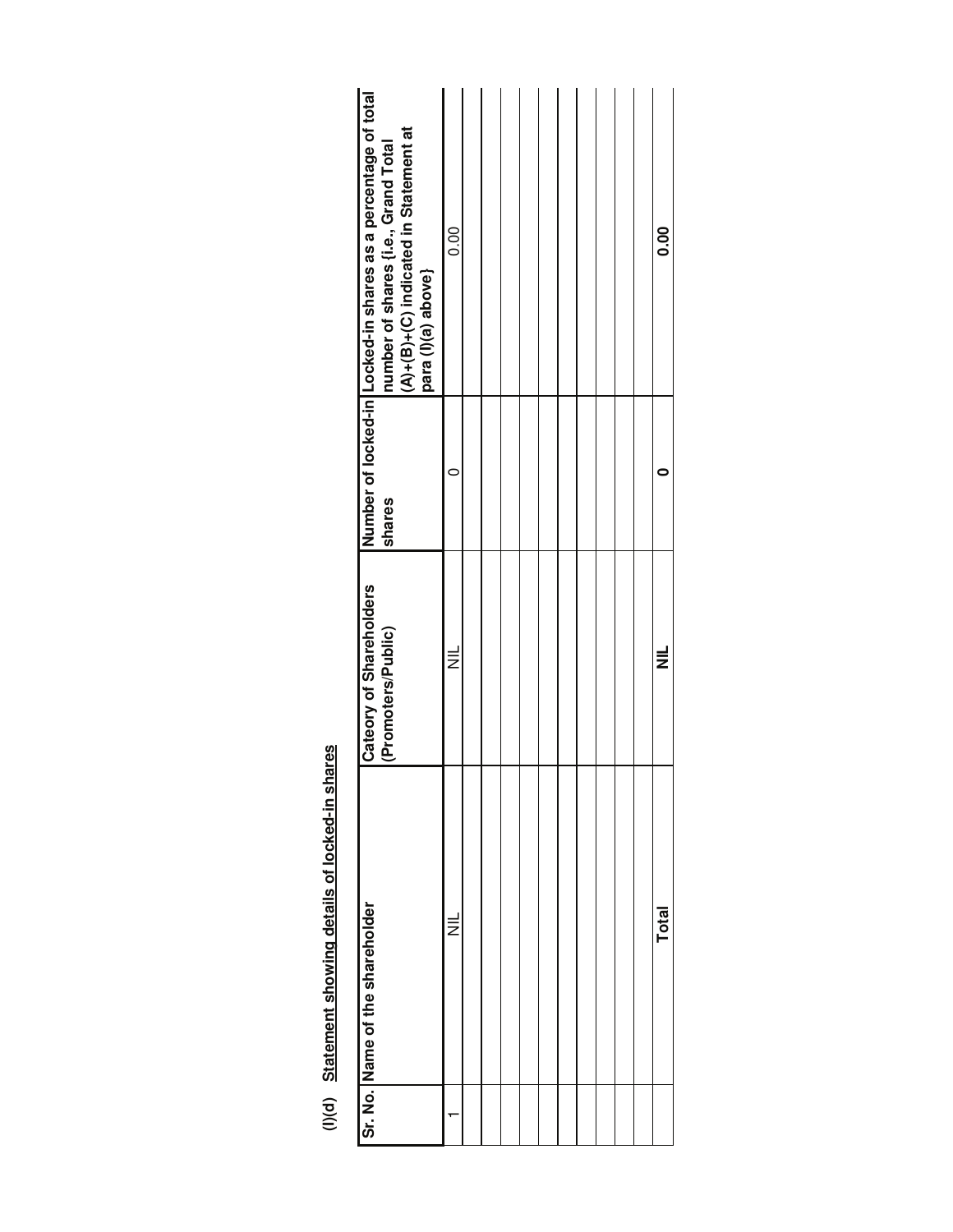(II)(a) Statement showing details of Depository Receipts (DRs) **Statement showing details of Depository Receipts (DRs)** 

| (ADRs, GDRs, SDRs, etc.)<br>Sr. No. Type of outstanding DR | Number of outstanding<br>DRS | Number of shares | Shares underlying outstanding DRs as<br>underlying outstanding DRs a percentage of total number of shares<br>(i.e., Grand Total (A)+(B)+(C) indicated<br>in Statement at para (I)(a) above} |
|------------------------------------------------------------|------------------------------|------------------|---------------------------------------------------------------------------------------------------------------------------------------------------------------------------------------------|
| W                                                          |                              |                  | 0.00                                                                                                                                                                                        |
|                                                            |                              |                  |                                                                                                                                                                                             |
|                                                            |                              |                  |                                                                                                                                                                                             |
|                                                            |                              |                  |                                                                                                                                                                                             |
|                                                            |                              |                  |                                                                                                                                                                                             |
|                                                            |                              |                  |                                                                                                                                                                                             |
|                                                            |                              |                  |                                                                                                                                                                                             |
|                                                            |                              |                  |                                                                                                                                                                                             |
|                                                            |                              |                  |                                                                                                                                                                                             |
|                                                            |                              |                  |                                                                                                                                                                                             |
|                                                            |                              |                  |                                                                                                                                                                                             |
| <b>TOTAL</b>                                               |                              |                  | <b>0.00</b>                                                                                                                                                                                 |